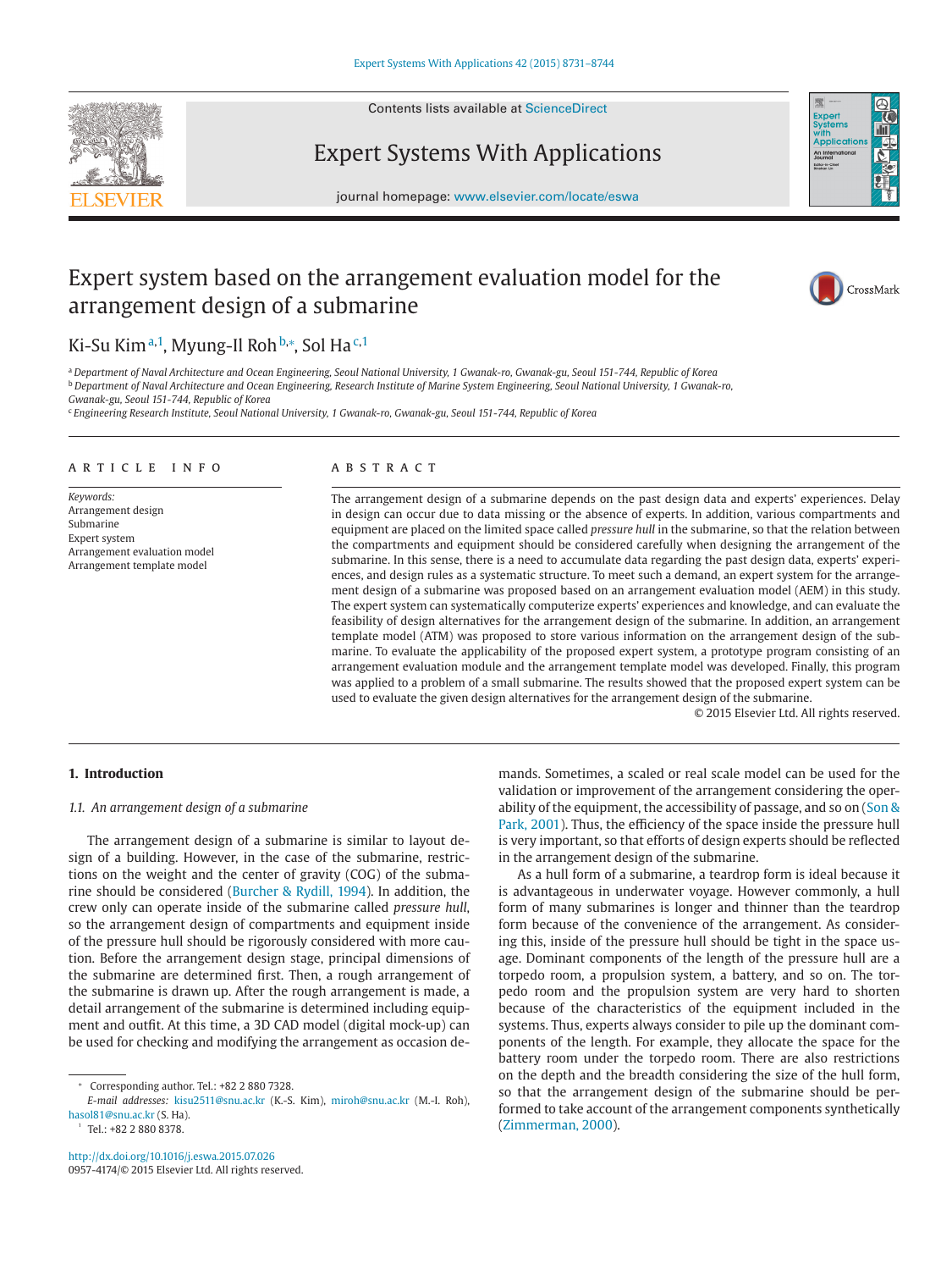

**Fig. 1.** Example of the arrangement of a 212 class submarine of Germany.

For some functions of the submarine, various tanks having liquids should be placed in the pressure hull. A compensation tank placed in the middle part of the pressure hull and trim tanks placed in the front and the rear part of the pressure hull are used to compensate the weight variation of the submarine while operating. For example, the weight of the fuel oil and the auxiliary oil is changed during an operation, and its COG is also changed. Thus the compensation tank and the trim tanks should be properly arranged. Furthermore, the fresh water tank and the sanitary tank are installed for the crew. In various cases of the arrangement of the submarine, efforts to lower the COG is necessary because of the stability of the submarine. Fig. 1 shows an arrangement of a 212 class submarine of Germany equipped with a diesel propulsion system.

#### *1.2. Research background*

The arrangement design of a ship has been performed referring to the previous ships and by modifying some parts of these when needed. In the case of the arrangement design of a submarine, however, there are few data available about the previous submarines. Thus, the role of experts is extremely important in the stage of the arrangement design. Also, the arrangement design of the submarine is dependent on the limited data regarding the previous submarines and experts' experiences. Delay in design can occur when there are missing data or when experts are absent. At this time, there are many design methods and tools available to support a designer. Some of [them are now available as commercial computer programs \(Edwards,](#page--1-0) 2003). However, design of a product is no longer considered as a problem solving procedure. With the initiation of technology and competent programs for computation, it has become more of a decision making process that involves precise assessment of design alternatives [\(Ipek, Selvi, Findik, Torkul, & Cedimoglu, 2012\)](#page--1-0). Thus, an expert system can be one of the alternative solutions to such problem or process.

The expert system involves systematically computerizing experts' experiences and knowledge. The arrangement design experts have difficulty calculating complicated, quantitative values such as material flows and space efficiency, but they can take account of many things, such as the efficiency, manufacturability, and maintenance aspects of the submarine, relying on their experiences and knowledge. If the expert system is well developed and is applied in the stage of arrangement design, it can be used to evaluate the feasibility of an arrangement design alternative instead of relying on experts for each design instance. Thus, an expert system that can systematically computerize experts' experiences and knowledge, and can evaluate the feasibility of design alternatives for the arrangement design of the submarine was developed in this study.

#### *1.3. Related works*

As mentioned earlier, most of the equipment in a submarine, which is a special kind of ship, are placed in a limited space called *pressure hull*. Thus, the arrangement design of a submarine requires greater efforts compared to the arrangement design of the conventional ship, due to the severe space limitations of the former. Many studies on arrangement design for ships have been conducted, but there have been a few studies on arrangement design for submarines because most submarines are made for military purposes and are kept secret from the public. Below is a summary of the past studies, related to arrangement design in the field of naval architecture and ocean engineering.

[Byun \(1998\)](#page--1-0) proposed a rule-based expert system based on a knowledge base for supporting initial ship design such as compartment design at the initial design stage. He constructed the knowledge base for deciding the principal dimensions of a ship to obtain the maximum volume of cargo that can be carried by a ship as per the ship owner's requirement and the pertinent international regulations. In addition, he constructed a knowledge base for determining the arrangement of the compartments.

[Shin, Kim, and Park \(2002\)](#page--1-0) proposed an expert system for the layout design of the machinery in a ship. They made rules for the layout design of machinery, from the relation between the equipment and the ship owner's requirement, the insights of the designer, etc. When evaluating the rules for coming up with design alternatives, they also considered fuzzy rules. Finally, they developed a new algorithm for the layout design of machinery using the expert system.

[Helvacioglu and Insel \(2005\)](#page--1-0) proposed a multistage expert system for the arrangement design of a container ship (i.e., compartment arrangement). With the expert system, they divided a container ship into several large blocks called *function groups*, and initially arranged them to determine the compartment arrangement. By considering more detailed data, they derived the final arrangement of the ship's compartments. They used heuristic knowledge and rules for the container ship in the expert system.

[Chung, Kim, Shin, Koo, and Kraus \(2011\)](#page--1-0) proposed a submarine arrangement design method based on an expert system and an optimization technique. In their method, a rule-based expert system, which is one of the expert systems, was used. The partitions dividing the pressure hull into compartments, and the sequence of the compartments, were selected as design variables for optimization. The evaluation values for the alternatives obtained from the expert system were used as an objective function for optimization. That is, if a certain alternative violates a rule, a penalty is added to the value of the objective function of the alternative. Their study, however, considered the two-dimensional arrangement, but the equipment of the submarine were not taken into account for the arrangement design.

[Shin \(2013\)](#page--1-0) proposed a method for the arrangement design of a naval ship by considering its survivability at the initial design stage. The SLP (systematic layout planning) method was used for analyzing the relation between the equipment in the naval ship. Then an arrangement method for generating alternatives and evaluating them was proposed. The SLP method differs from the expert system in that the method decides the arrangement using the relation matrix between the equipment, but as such equipment is made by an expert, it is somewhat similar to the expert system.

There has been a research on the expert system in the field of architecture. [Park \(2009\)](#page--1-0) proposed a framework for representing experts' knowledge called SLEM (spatial layout evaluation model) using the requirement of space (area, position, etc.) and the relation between the spaces (adjacency, level difference, etc.). Then he evaluated the given arrangement for a building using the proposed framework. Such method, however, could evaluate the building special section only. Thus, it has limitation to evaluate the arrangement of an interior or equipment in the building.